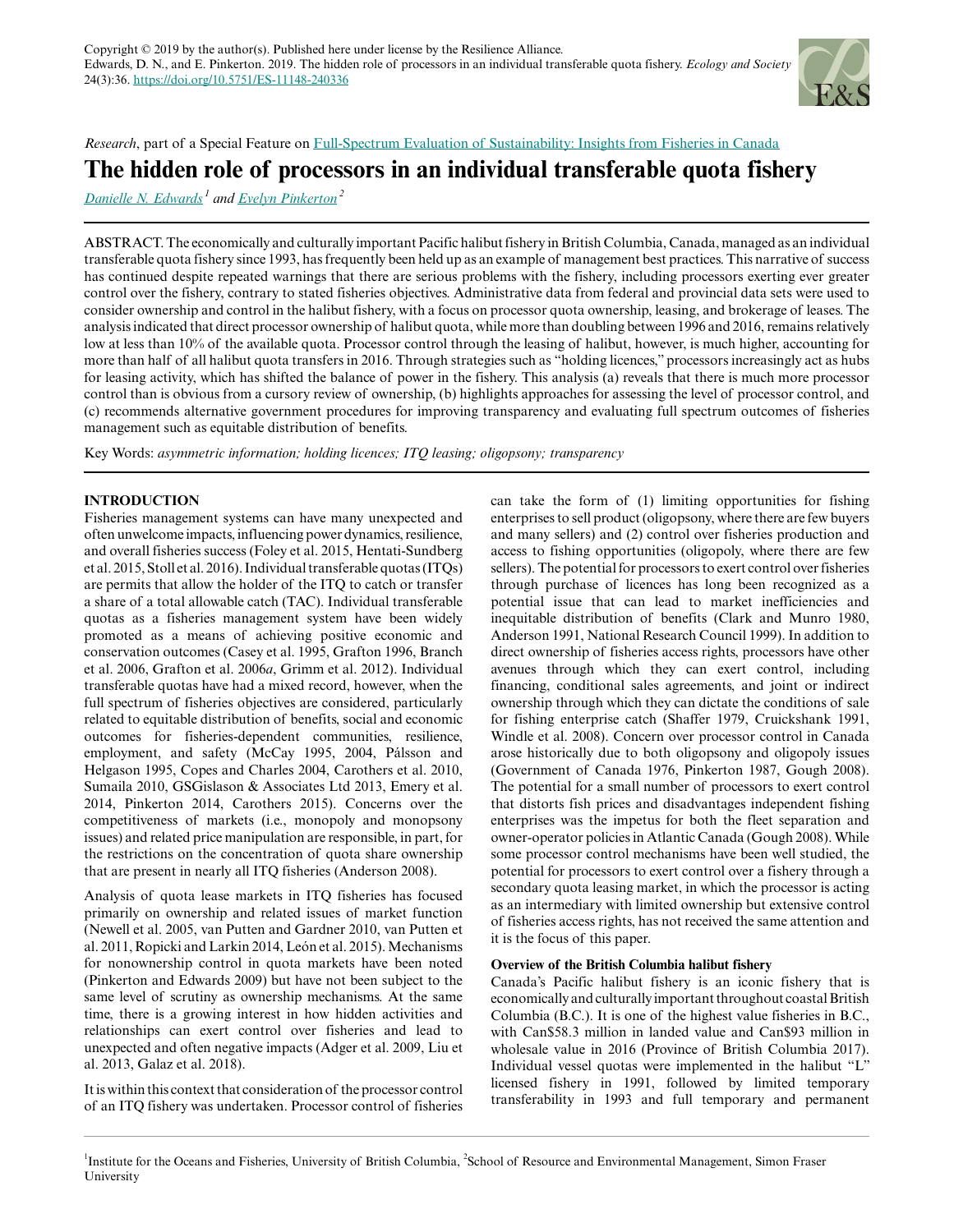transferability in 1999. Temporary transferability refers to leasing of quota annually, and permanent transferability refers to the sale of quota off the licence to another licence. During the period of limited transferability, quota could be transferred only in blocks, with the quota on each licence split into two blocks. A licence with 10,000 lb (4536 kg) of quota would have two blocks of 5000 lb (2268 kg) each, whereas a licence with 40,000 lb (18,144 kg) of quota would have two blocks of 20,000 lb (9072 kg) each, and these blocks were the minimum unit of transfer. With the introduction of full ("by the pound") transferability, the minimum unit of transfer for quota became 1 lb. Unlimited transfers of halibut were permitted, subject to rules on minimum and maximum holdings on the licence (Fisheries and Oceans Canada 2019). There are no restrictions on the number of licences that an individual or company can own.

As part of government efforts to repatriate fisheries access to Indigenous people, the Indigenous communal licence designation was created in the 1990s. Indigenous communal halibut licences are designated as "FL." The Government of Canada has been purchasing "L" licences and quota and transferring them to the "FL" designation since 1997. There were 76 "FL" licences identified in 2018 with combined quota totalling about 16% of the TAC.

The B.C. halibut fishery is one of the earliest major ITQ fisheries in Canada and has often been referenced as an example of success in fisheries management (Casey et al. 1995, McRae and Pearse 2004, Grafton et al. 2006*b*, Munro et al. 2009). Fisheries participants and observers have raised concerns, however, about the state of the fishery, citing excessively high lease prices, diminishing financial returns for fishing enterprises, an aging fleet and workforce with little opportunity to attract and retain new entrants, inequitable distribution of benefits, and questionable societal benefits from the resource (Nuu-chah-nulth Tribal Council 2005, United Fishermen and Allied Workers' Union 2005, Ecotrust Canada 2009, Pinkerton and Edwards 2009, Davidson 2010, Canadian Council of Professional Fish Harvesters 2018). The quota leasing system is central to these concerns.

The Government of Canada is mandated to safeguard the interests of Canadians in managing this common pool resource (Fisheries Act, R.S.C. 1985, c. F-14), and fisheries are expected to be managed to meet a full spectrum of social and economic objectives, including benefits to adjacent communities, maintenance of small boat independent fleets, and distributed benefits among participants (Stephenson et al. 2018), as affirmed in legislation (Oceans Act, S.C. 1996, c.31) and policy (Fisheries and Oceans Canada 1999, 2018). Processor ownership of fisheries access privileges has long been recognized as running counter to a number of fisheries management objectives in Canada. In 1977, then Fisheries Minister Romeo LeBlanc, in a speech in Nova Scotia in which he proposed the separation of fishing fleets from processing companies in Atlantic Canada, stated that "Fishermen should own their own boats, and be able to sell fish where they want.…Creating a truly independent fleet should improve the efficiency of vessel operations, improve the match of fishing and processing capacity, raise fish prices and fishermen's incomes, increase the fishermen's bargaining power, create a healthier balance of forces in the industry, and invigorate fleet development by the fishermen" (Gough 2008). Concerns about the negative impact of processor ownership of fisheries access led to the establishment of limits on corporate concentration in the B.C. fisheries (Shaffer 1979, Pinkerton 1987, Gough 2008) and owneroperator and fleet separation provisions in other regions of Canada (Gardner 1995, Fisheries and Oceans Canada 2007, Gough 2008, Foley et al. 2015, Barnett et al. 2017). Despite the early recognition of the importance of placing limits on processor ownership, B.C.'s fisheries are some of the only ITQ fisheries in the world without any kind of ownership restrictions. The restrictions on processor control of B.C. fisheries that were in place were never formalized in legislation or regulation, and monitoring and enforcement of these restrictions was abandoned by Fisheries and Oceans Canada (DFO) in the late 1970s, long before the introduction of ITQs to the B.C. groundfish fisheries. The prevailing view in the 1970s was that processor ownership in the B.C. fisheries was minimal (Government of Canada 1976). This stood in contrast to Canada's East Coast fisheries where processor ownership was acknowledged to be significant, and was theorized to be the cause for artificially low prices due to pricing practices of vertically integrated processing companies (Gough 2008). The resulting establishment of fleet separation and owneroperator policies subsequently led to further formalization of ownership and control restrictions in some of Canada's East Coast fisheries (Gough 2008, Barnett et al. 2017).

A further rationale for the absence of processor limitations in the B.C. ITQ fisheries was the perception that ITQs would favor fishing enterprises over processors. Individual transferable quotas were credited with shifting the balance of power between the licence/vessel owner and the processor-buyer, with the licence/ vessel owner appropriating a greater share of the increase in value than the processor (Gislason 2008). What the evaluation by Gislason (2008) failed to account for was the fact that the quota owner and the fishing enterprise are increasingly distinct entities, thereby providing an opening for other actors, namely processors, to exert control through the quota leasing system. Furthermore, oligopsony concerns in B.C. have historically focused on herring and salmon (Pinkerton 1987). Halibut was not considered a concern, given a competitive, noncollusive market while a layup system was in place to spread effort in time and create transparent auction-like conditions in the delivery to processors (Pinkerton 2013). We consider the extent of processor control in an era of quota leasing by processors.

## **METHODS**

Methods consisted primarily of a detailed analysis of data sets obtained from the management agency DFO, supplemented by the Statistics Canada Inter-Corporate Ownership historical databases, B.C. Provincial Corporate Registry Services records, B.C. provincial processor licence lists, and the Transport Canada vessel registry online query system and historical vessel lists. Methods also included input from B.C. fishermen who were active in the halibut fishery, facilitated through the Canadian Fisheries Research Network—a six-year research network that brought together academia, industry, and government to undertake collaborative research on fisheries in Canada (Thompson et al. 2019). This research was also informed by testimony from B.C. fishermen to the Parliament of Canada House of Commons Standing Committee on Fisheries and Oceans for their study on the regulation of West Coast fisheries.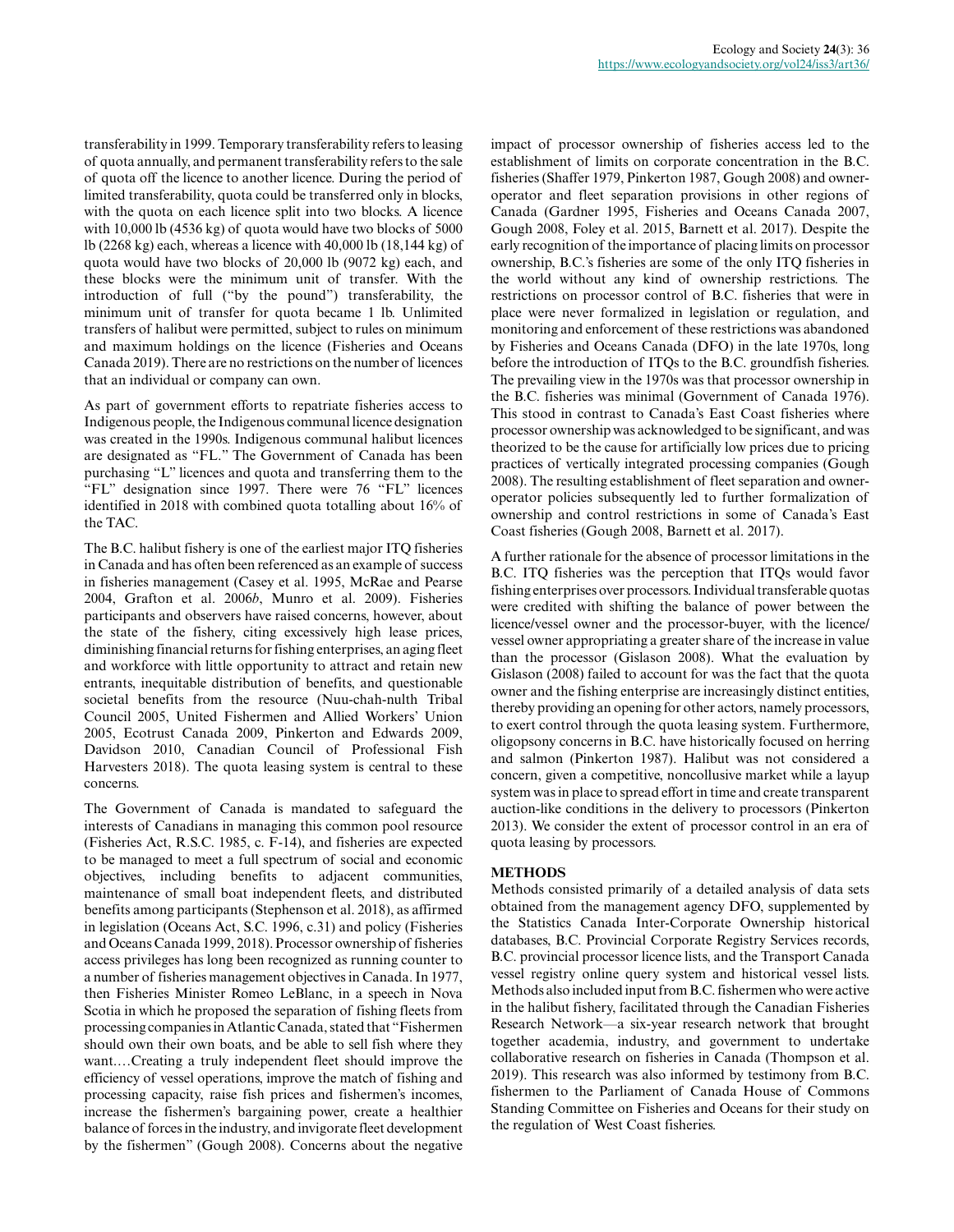#### **Data**

All DFO data used for this research were obtained through access to information requests, which are governed by legislation that requires government departments to release most publicly held data upon request (Access to Information Act, R.S.C. 1985, c. A-1). Only a small portion of the data that is collected for the management and oversight of the B.C. fisheries is made publicly and freely available, namely the licence lists. However, licence list data were unusable for the purposes of this research due to an error in the data set. It consists of current and historical licence holdings and includes the licence type, number, and year; associated vessel; vessel length; and name of the contact owner. At some point between 2008 and 2013, DFO began incorrectly linking licences and vessel ownership for vessel-based licences in this data set by assuming that the most recent owner of the vessel on record was the owner throughout the lifetime of the vessel. This meant that when a vessel was sold to a new owner, that new owner would be recognized as the owner of the vessel and all associated vessel-based licences in the data set for the entire period of the data set, which extended from 1981 to the date the data set was published.

Over a 15-year period, multiple access to information requests for catch, management, and ownership data for B.C. licences and ITQs were made to DFO. Fisheries and Oceans Canada has been inconsistent in its release of data, redacting individual identifiers at times and releasing the requested information in its entirety at other times. Fisheries and Oceans Canada has cited the exemption for confidential information supplied by a third party (exemption 20(1)(b)) to justify redactions. Because the governing legislation had not changed over the period of requests, and the type of information being requested had not changed, this inconsistency can be attributed only to variable interpretation by the department of their legislative requirements to release this information. The main issue seems to be whether the quota allocations and reallocations that DFO regulates and manages, issuing quota each year and processing quota reallocations upon request, constitute government records or third party supplied information, and that the exemption cited is available only for third party-supplied information. Catch data by vessel are indisputably third partysupplied information and are consistently redacted, and thus were not available for the analysis. The three data sets that were available and used for the analysis were (1) licence/vessel ownership, (2) quota transactions administrative records, and (3) quota allocations.

Licensing data by vessel are readily available from DFO, but with limitations. Whereas the "FL" licence is a "party-based licence," meaning that the licence is attached to an individual, the "L" licence is a "vessel-based licence," meaning that the licence is attached to a vessel and not an individual (Fisheries and Oceans Canada 2019). In most cases, the owner of the vessel and the owner of the licence are the same, but when vessel-based licences are leased, the owner on record is a lessee and not the actual licence owner. It is important to note the distinction between licence leasing and quota leasing. Quota leasing is common, and there is an administrative procedure for the management agency to recognize quota leases that does not impact recorded ownership. In contrast, there is no mechanism to "lease" a licence; the licence must be transferred to the lessee vessel in the same way as if the licence were sold, and is regarded as a permanent transfer by the management agency, which then impacts recorded ownership. While quota leasing is common, licence leasing in the halibut fishery is not widespread, although it does occur. Vessel ownership is used in this analysis as a proxy for licence ownership because it is the only available source of ownership data and is consistent with the approach taken by DFO in assigning ownership. The other limitation in assigning ownership relates to multiple owners. The vessel can have multiple owners associated with it, either due to joint ownership of the vessel or licences, to recognize ownership of licences or quota by different owners, or due to financing arrangements. In this analysis, ownership was assigned to the contact owner on record. Secondary ownership by processors based on the full list of owners was also assessed.

The second data set is the quota transfers administrative data. Quota transactions consist of both temporary and permanent transactions. A temporary transfer is a time-limited (in-season) transfer of quota between licences. These transfers can be between licences owned by a single owner or, more commonly, between different owners. In the latter case, the transfer is referred to as a lease. A temporary transfer applies only to the current fishing year, with the quota reverting to its primary licence the following year. Once fished, quota cannot be moved from the licence on which it was fished until the next year. Before it has been fished, quota can be transferred an unlimited number of times, and it is common for quota to be transferred two or three times before it is fished. Temporary transfers are expressed in pounds and permanent transfers can be expressed in either percentage or pounds, although ultimately the purchaser of quota is purchasing a percent of the TAC in each year, not a guaranteed poundage. A complete time series for quota transfers was compiled for 1993 (the beginning of quota transferability) to 2016. The analysis of quota transfers considered only halibut quota from halibut licences. Administrative quota transfers not associated with leasing—e.g., the transfer of quota between DFO-held licences and the 2006 transfers of 10% of the halibut quota to and from the Pacific Halibut Management Association as per an agreement with the department (Fisheries and Oceans Canada 2006)—were excluded from the analysis. Quota transfers between licences owned by a common owner were also excluded from the analysis of leasing.

The third data set is the initial quota allocation data by licence, which is expressed as a percentage of the commercial halibut TAC. These data have been treated as confidential at different times by DFO but have been released at other times. A complete time series for quota allocation was compiled for 1991 through 2016 using available allocation data and the quota transaction data set, with the exception of 1997, when a different allocation formula was used due to a court case that was later overturned on appeal.

#### **Analysis**

Determination of which vessels fished, in the absence of individual catch records, was based on the presence on the licence of greater than 3500 lb (1588 kg) of halibut quota at the end of the year. This was determined by the difference between the initial allocation and quota transferred on and off the licence during the year. For the years 2001 through 2006, end-of-year quota on the licence was also available, which was used to validate this approach. A cut-off of 3500 lb (1588 kg) was chosen based on the lowest amount allocated to a licence in the initial allocation in 1991, verified with industry input that indicated that this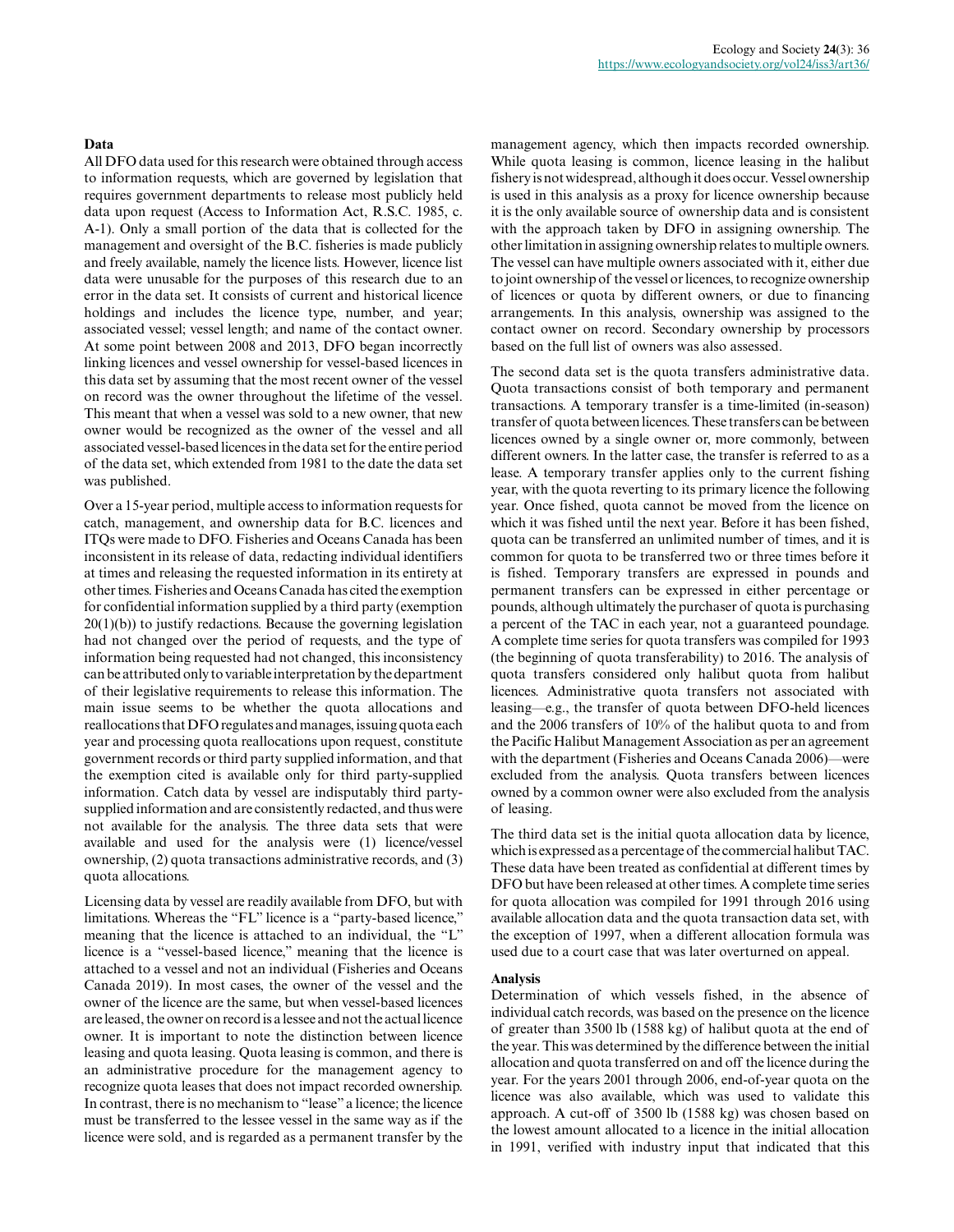corresponded to a reasonable minimum catch level of quota that a vessel would need to justify gearing up for a halibut season.

Additional data analysis was undertaken to identify parent company ownership and company affiliations. Processors were identified through a review of the Province of British Columbia list of processor licences, supplemented by a review of trade publications (e.g., Westcoast Fisherman magazine). Building on work to assess corporate concentration in the B.C. salmon and herring fisheries (Haas et al. 2016), the Statistics Canada Inter-Corporate Ownership records were accessed to identify "parentchild" company relationships for large companies. To examine ownership of the smaller companies, searches of the B.C. Provincial Corporate Registry Services records and the Transport Canada vessel registry were also undertaken. "Parent-child" relationships and affiliations were identified based on cooccurring directors, records of sales, and home addresses on record. For licences with a high degree of quota transfer activity, where affiliations were not obvious from direct or parent ownership, an analysis of the patterns of quota transactions and discussion with active halibut fishermen were undertaken to identify affiliations in three years: 1996, 2006, and 2016.

The quota trading system in 1996, 2006, and 2016 was mapped as social networks to visualize the relationships between the different quota trading entities. Network analysis is a wellestablished field of research that can provide insights into the characteristics of a system of connected actors (Jackson 2008). Network analysis has been used to consider relationships between participants in fisheries (Crona and Bodin 2006, Ramirez-Sanchez and Pinkerton 2009, van Putten and Gardner 2010). In this analysis, connections in the network denote temporary transfers of halibut quota between different actors within the halibut fishery to examine leasing relationships. Quota trading relationships were visualized using the network analysis package "igraph" (Csardi and Nepusz 2006) in R (R Development Core Team 2019).

## **THE HALIBUT QUOTA LEASING SYSTEM**

The halibut fishery consists of four primary types of actors: fishing enterprise, processor, investor, and Indigenous communal lessor. Within the DFO licence list, there is no classification of licence holders according to these categories. Furthermore, for the B.C. fisheries, DFO does not track affiliations/control due to leasing or other arrangements such as controlling agreements, does not track which companies are processors, and does not distinguish between licence holders that fish (e.g., "fishing enterprises") and licence holders that do not fish (e.g., "investors").

For this analysis, licences were assigned to categories according to the following criteria:

**1.** Fishing enterprise: includes individuals and companies that can have multiple vessels and licences. The main distinguishing feature of this category is that the enterprise must have at least one vessel that catches halibut in the directed halibut fishery in a given year. The second distinguishing feature is that the enterprise is not classified as a processing company. This includes fishing enterprises that fish communal Indigenous ("FL") licences as well as those that fish regular ("L") halibut licences.

- **2.** Processor: companies that purchase halibut from fishing enterprises to process and sell in the wholesale or retail market. They may own licences, quota, and/or fishing vessels that are fished by a hired skipper. For the purposes of the analysis of quota leasing, licences that are owned by the processor, either wholly or jointly with a fishing enterprise, as well as licences that are "affiliated" with but not owned by processors, either being leased or in some other controlling arrangement, are classified here as processor licences. When considering ownership, only those licences that are directly owned by processors are classified as processor licences.
- **3.** Investor: companies and individuals that own halibut licences and quota that they do not fish themselves and which they lease to others. This includes former fishing enterprises that no longer fish halibut but have retained their halibut quota to lease to others.
- **4.** Indigenous communal lessor: licences held communally by Indigenous organizations (e.g., by an Indigenous government entity, economic development organization, or not-for-profit) that are not fished by them but the quota is leased to fishing enterprises. Most of the licences within this category are "FL" licences. Indigenous individuals who hold regular "L" licences are not included in this category; they are included in either the "fishing enterprise" or "investor" categories depending on whether they fish halibut. Indigenous companies that both hold "FL" licences and process fish are classified in the Indigenous communal lessor category, not the processor category.

Anyone across any of the categories can act as a broker. Independent quota brokerage firms have existed in the B.C. groundfish fishery, and have serviced primarily the groundfish trawl fishery. A separate broker category was not identified for the halibut fishery because the evidence suggests there is only minimal leasing activity within the halibut fishery that could qualify as being carried out by a broker separate from investors, fishing enterprises, and processors. The low penetration of independent brokerages in halibut can be attributed to (1) relatively high transaction costs for using a brokerage company, (2) established relationships, particularly between processors and investors, and processors and fishermen, and (3) the widely held view that processors are willing to pay higher lease prices than fishermen, and thus are a more attractive target for investors (Pinkerton and Edwards 2009).

#### **Extent of leasing**

By the mid-2000s, nearly every licence in the halibut fishery engaged in leasing to some extent (Fig. 1). This can be attributed to (1) the minimum permanent quota holdings requirement for halibut licences (at least 0.01149% of the TAC on each licence, equivalent to 706 lb [320 kg] in 2016) (Fisheries and Oceans Canada 2019), (2) high quota lease value (Can\$8.40/lb in 2016) (Simpson 2017), (3) a strong leasing market, and (4) low levels of quota ownership by many fishing enterprises. In 2016, investors owned 43% of the halibut quota, up from 0% in 1991 and 23% in 1996 (Edwards and Pinkerton 2019*a*). In contrast, owneroperators went from owning 90% of quota in 1991 to 15% in 2016.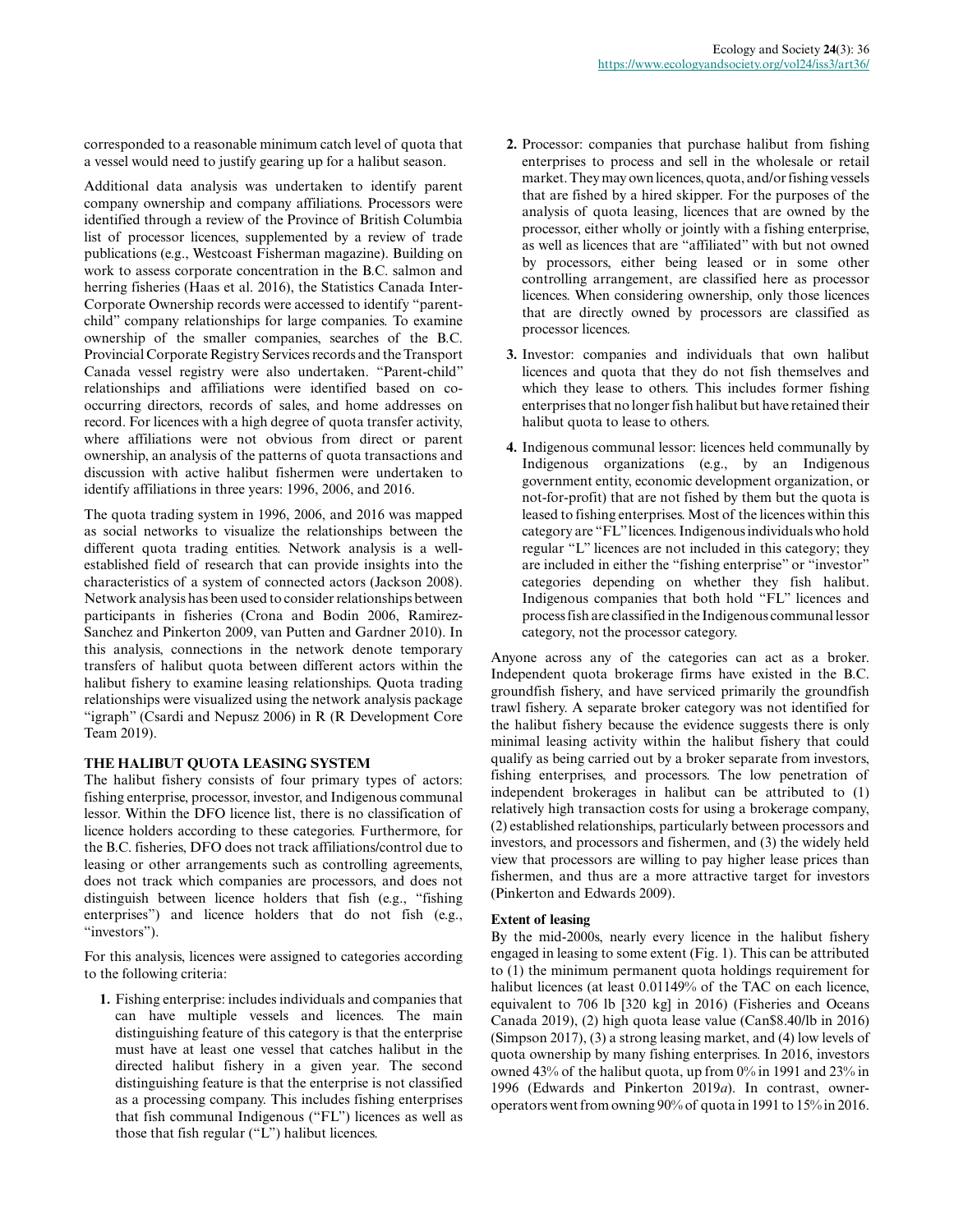**Fig. 1**. The percentage of halibut licences involved in temporary quota transactions each year.



### **PROCESSOR OWNERSHIP AND CONTROL**

If one looks only at licence and quota ownership based on the DFO licensing database, there is little evidence of processor control or changes in processor ownership over the last 20 years. Based on reported ownership, the maximum percent of halibut quota owned by a single entity in 2016 was 1.95% of the TAC, which increased to 3.35% when parent ownership was considered. While not an insignificant amount of quota, having a lease value of Can\$1.7 million in 2016 and a current market value of more than Can\$20 million, this level of ownership is not on its own indicative of high corporate concentration. When ownership by processors as a whole was considered, ownership steadily increased but was still less than 10% in 2016 (Fig. 2). Processors as declared secondary owners of licences was also considered. When secondary ownership was included, processor ownership nearly doubled in 1996 but was of diminishing importance in later years. In 2006, processors had ownership interests in vessels associated with 30 halibut licences, for which they were the primary contact owner of 18 and secondary owners of 12. In 2016, the number of these licences increased to 31, but processors were secondary owners of only 6. Secondary ownership should be interpreted with caution, however, as the nature of the secondary ownership by the processor is not known and could be anything from a loan against the vessel, or ownership of another licence on the vessel, to full ownership of the halibut licence and quota. Where processor control becomes more evident is in an examination of quota leasing, particularly the use of holding licences.

An approach that has gained prominence in the halibut fishery is the use of holding licences by processors, which are used to hold quota in-season. For example, a processor may lease (for a nominal price) one of the more than 200 halibut licences that are not being fished, and use it to hold quota temporarily when acting as a broker between lessors and lessees of halibut quota. These holding licences have a high poundage of quota transferred on and off, and the licences are typically not fished themselves. These licences, which can be either already owned by the processor or leased by the processor each year, serve to consolidate control by processors, thereby enabling them to lease in quota early in the season, take possession of it on a licence they control, and then lease it back out to fishermen through the season when fish is delivered to them. The previously dominant practice was for fishing enterprises to lease directly from lessors or for processors to arrange the quota lease and transfer the quota directly from the lessor to the fishing enterprise. Even when the processor was arranging the lease, this approach afforded information to the fishing enterprise on the source of the quota and, to some extent, the amount of quota leased. The use of holding licences impedes transparency in the quota leasing system by reducing information available to fishing enterprises about the original source of the quota that they are leasing. They know only that it has been transferred from the processor's holding licence and are not provided any indication of how much quota the processor has leased or from whom or at what price.

**Fig. 2**. Processor quota ownership expressed as a percentage of total allowable catch for both direct ownership and ownership where the processor is listed as a secondary owner, and processor control over leasing as measured as quota transfers through processor owned and affiliated licences as a percentage of total quota temporarily transferred in the year, for 1996, 2006, and 2016.



The use of holding licences by processors has evolved over time. There was one processor-controlled holding licence identified in 2006, which had more than 2 million pounds (907,185 kg) of quota transfers on and off the licence that year. The quota transfers through this one holding licence represented control over about 1 million pounds (453,592 kg) of quota, equivalent to about 9% of the TAC in 2006. The difference between the quota transfers (2 million pounds [907,185 kg]) and the quota involved (a maximum of 1 million pounds [453,592 kg]) is due to the fact that for a holding licence, quota leasing includes both inward and outward transfers, with quota leased from quota owners and transferred onto the holding licence and then leased out again to fishing enterprises and transferred off the holding licence to the licence used to fish the quota. As evident from analysis of the quota transfers data set, the practice of using holding licences became more widespread and sophisticated in the years following as other processors adopted the practice. By 2016, there were nine licences with transfers of more than 200,000 lb (90,718 kg) of quota each while not being fished in the year, with processors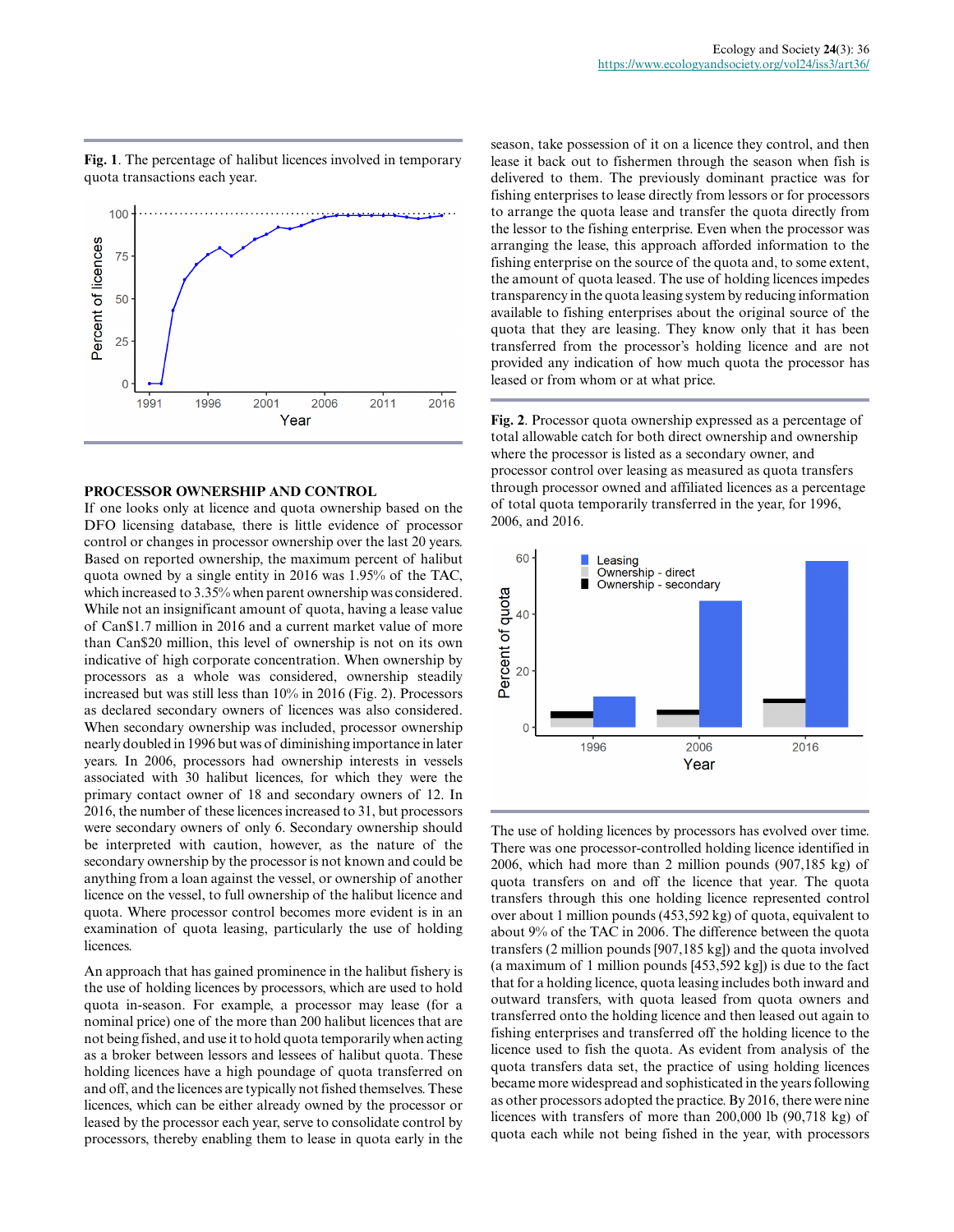managing multiple holding licences to provide more flexibility, given individual licence cap limitations of 1% of the TAC. The same processor with the 2 million pounds+ (907,185 kg+) holding licence from 2006 had holding licence leases representing up to about 9% of the TAC in 2016 as well, only over multiple licences. This same processor had declared ownership of less than 2% of the halibut quota. The second most active processor in 2016, with quota leases corresponding to about 7.5% of the halibut TAC, did not own any halibut licences or quota. While the practice of leasing through holding licences has become more widespread, processor leasing continues to be concentrated: the top four processors in 2016 were responsible for more than 80% of the quota holding licence leasing by processors. These processors were all well established, having operated in the B.C. fisheries for decades.

Processor penetration into the overall halibut quota leasing system, as measured based on quota transactions that involved a processor owned or affiliated licence, is significant, reaching 59% of temporary quota transfers by weight in 2016. Quota was predominantly leased from investors, although Indigenous communal quota lessors, other processors, and fishing enterprises also leased quota to processors (Fig. 3). In Fig. 3, the nodes (circles) represent individual quota traders, and the size of the nodes is indicative of the total poundage of quota transferred by the entity in that year, inclusive of both inward and outward trades. Nodes that do not connect to others are cases where no quota was traded or where quota was traded only within a fishing enterprise or to licences outside the directed halibut fishery. The total poundage transferred decreased from 2006 to 2016 because of an almost 50% drop in the TAC. Total temporary quota transfer activity of halibut, inclusive of all licences, increased over this period, both in terms of percent of TAC (79% of TAC in 2006 to 108% in 2016) and in the total number of temporary quota transfers (779 in 2006 and 911 in 2016). Consideration of direct ownership and leasing through holding licences was possible only through the amalgamation of a number of different data sources from DFO and the B.C. provincial government, combined with information from fishery participants. This information is not currently tracked by DFO and it is not readily available. The extent of processor control presented here represents only a minimum estimate, given limitations of both the quota transfer data that are released and the data that are collected in the administration of quota transfers by the management agency. Processors continue to lease quota that they transfer directly from the original lessee to the fishing enterprise licence, in which cases processor involvement is not evident from the information provided within the quota transfers administrative data received from DFO.

## **POWER DYNAMICS IN THE QUOTA LEASING RELATIONSHIP**

Processors are able to readily fill a brokerage role in the quota leasing system in large part because of their access to capital. For fishing enterprises that do not own appreciable amounts of halibut quota, which is now the majority of the vessels that are fishing, it is often a financial struggle to operate (Edwards and Pinkerton 2019*b*). About 70% of fishing enterprises in 2016 fished at least 20,000 lb (9072 kg) of halibut quota. The lease cost for 20,000 lb (9072 kg) of halibut quota is estimated to have been as high as Can\$168,000 in 2016 (Simpson 2017). Most halibut fishing enterprises do not have access to this amount of capital

to lease quota at the beginning of the season. Financial institutions in B.C. will not loan against quota, particularly for an in-season lease, unless other more tangible assets are used as collateral, and even then, at a high cost. This puts leasing of any larger amount of quota at the beginning of the season beyond the reach of most fishing enterprises, and indeed, even smaller processors looking to enter the business. The requirement to access significant capital strongly favors incumbents that are already in a good financial position and have a business that accommodates large fluctuations in cash flow through the year, which characterizes successful, established processors but not most fishing enterprises. At the same time, quota owners have expressed a preference to lease to processors, with the prevailing view in the industry that processors are willing to pay higher lease prices for quota than fishermen, and that there is less social pressure on owners to lower their lease price when dealing with processors (Pinkerton and Edwards 2009).

**Fig. 3**. The quota trading network in the British Columbia halibut fishery in 1996, 2006, and 2016, as characterized by temporary quota transactions between quota traders.



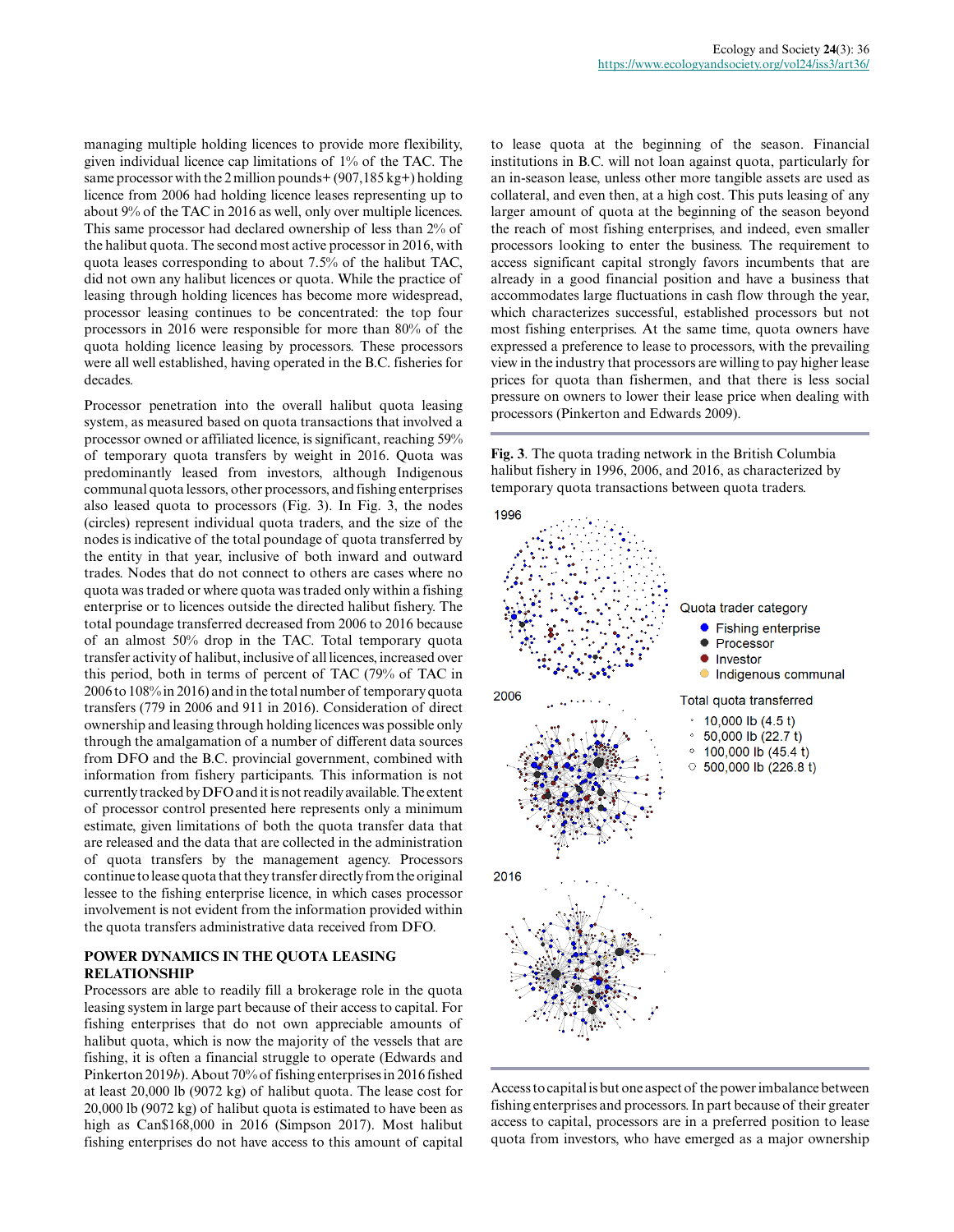class under ITQs in the halibut fishery (Edwards and Pinkerton 2019*a*). This then allows the processors to establish relationships with the investors that further entrenches their access to quota over time and control of the quota market. These processorinvestor relationships have been identified by fishery participants as an obstacle to more independent fishing enterprises (Parliament of Canada 2019). These relationships also afford processors access to information about who holds quota, in what amounts, and at what price they will lease it out, which, unlike regulated trading markets, is information that is not readily available to most other participants in the quota market.

As processors gain greater control over leasing, industry norms related to information sharing about landed value and lease fees have also shifted. When processors provide access to most of the quota that a vessel fishes, the fish slip that records the sale of fish to the processor no longer reflects the actual landed price or the lease price for the quota; instead, it provides only the after-lease price. The fish slip is a record of the landing, required by DFO, which must list the buyer, seller, weight, and price for each species and grade of fish sold. The after-lease price is the price received by the lessee fishing enterprise—the difference between the landed price and the lease price, as well as any fees or adjustments added in by the processor. For fishing enterprises, the listing of only the after-lease price on the fish slip means that they do not know what lease price they are paying per pound or what their catch is worth at the dock. They only know what they are receiving as the difference of the two. Because fishing enterprises must sell to the processor that is providing access to the quota needed to cover the catch, and basic information such as landed price is often not provided, fishing enterprises are at a distinct disadvantage in any attempt to better their position and seek higher prices.

Processors have a strong incentive to lease quota preseason as a means of securing supply of halibut deliveries during the season, with most of the risk borne by fishing enterprises. The processor is able, in most instances, to pass on the full costs of the lease to the fishing enterprise while also guaranteeing that the lessee will deliver their catch to the processor. While indications are that competition between processors for quota remains very high, evidence suggests that competition to attract and retain fishing enterprises as suppliers of the actual catch is low. Despite steep increases in landed price of halibut since 2010 (Province of British Columbia 2017), the average after-lease price has been stable to trending downward (Edwards 2019). Quota leasing is not without some risk for processors, particularly when leasing large amounts of quota preseason at prices that assume that the wholesale market in the coming year will support the lease price. The risk to processors is ameliorated, however, by the ability of processors to adjust the after-lease price to make up for lower-than-expected wholesale prices. Given the limited information available to lessee fishing enterprises, they do not know the components of the afterlease price they are receiving—if it is the landed price less the lease price paid, or if lease losses or management or financing charges are included. Adjustments to the after-lease price are bounded to some extent. Even though fishing enterprises are highly competitive for access to quota to fish, few fishing enterprises, when given the choice, will fish if short-term costs, such as bait, fuel, and monitoring costs, are not being covered (Edwards and Pinkerton 2019*b*). Not all fishing enterprises have the choice, however, as fishing enterprises may fish at a loss if the enterprise

risks losing future access to quota if they do not fish (Parliament of Canada 2019).

## **THE ROLE OF GOVERNMENT IN MANAGING MARKETS**

The management agency has taken on a strictly administrative role in the quota market, processing quota transfer requests. With no public quota registry or management of the quota leasing system, quota leasing operates in a black box that is opaque to most fishing enterprises and the management agency, and is without official oversight or influence. Fisheries and Oceans Canada has characterized the quota leasing system as "willing buyer, willing seller" (Mawani 2009) and has absented itself entirely from a role in overseeing those relationships or in mitigating the potential of the system to violate management objectives.

Governments in a market economy are, at a minimum, expected to intervene in cases of market failure arising from externalities, imperfect information, or market control (Smith 1776, Stiglitz 1993, Nayak 1996, Tanzi 2011). A minimalist approach to government intervention often focuses on research, education, and developing market mechanisms to improve information availability, counter monopolies or oligopolies, and correct externalities such as ecosystem degradation (e.g., pollution, habitat destruction). A minimalist approach to government intervention has been criticized for not adequately accounting and adjusting for disruptions in society and the economy (Tanzi 2011). An alternative view has been posited that identifies an important role for government in leading transformational change (Mazzucato 2015). Under either scenario, there is a clear role for government to intervene in the B.C. halibut quota lease market. At the very least, there is a strong rationale for government to undertake research and investigations into the state of the quota market and address the asymmetric information and capital availability issues that are leading to uninformed decision-making and price distortions that challenge the viability, stability, and independence of the fleet (Edwards and Pinkerton 2019*b*). Stabilizing the quota market, instituting rules and procedures to create transparency, including new reporting requirements for tracking ownership and leasing, and preventing price distortions are further actions that may be expected of government that is seeking to prevent or correct market failure.

There is extensive literature on the importance of the availability of information to all parties involved in negotiation for effective and efficient market function (Coase 1960, Stigler 1966, Stiglitz 2000, Holland et al. 2015). The lack of transparency and limited data collection by the management agency to track ownership and control of a public resource is an issue that has been previously highlighted for the B.C. salmon and herring fisheries (Haas et al. 2016) and groundfish fisheries (Pinkerton and Edwards 2009). This situation is exacerbated by the corporate reporting requirements in Canada. There are no requirements for public reporting of private company shareholders, there are no requirements to disclose beneficial ownership when creating a corporation (Meunier 2018), and anonymous shell companies can be readily established (Sharman 2011). Federal tracking and reporting of intercorporate ownership through Statistics Canada reaches only the very largest fishing companies. The B.C. provincial government requires B.C. registered companies to list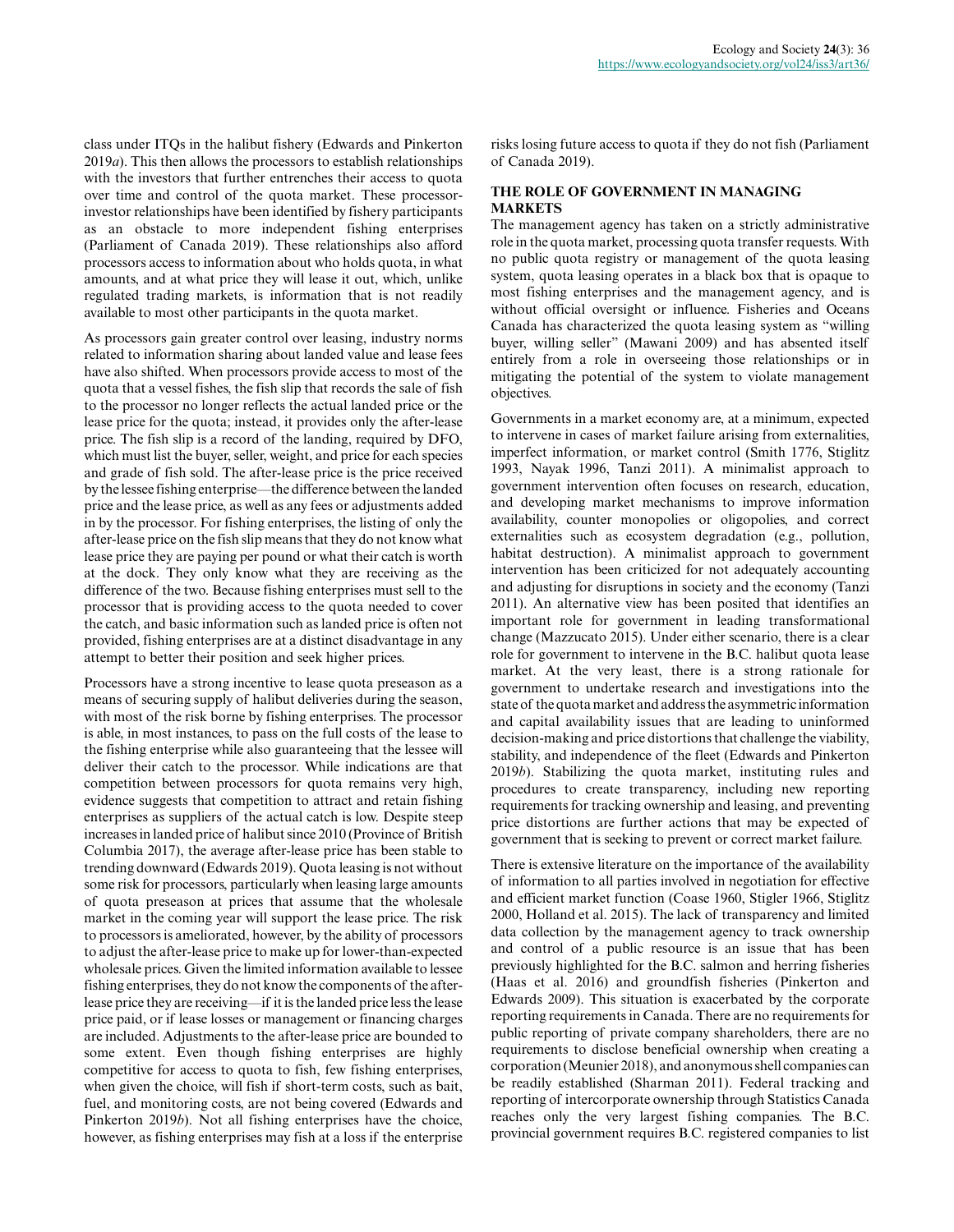only directors and not shareholders in annual report filings, and does not make information on directors or other basic information such as incorporation date freely available or readily searchable. Rather, the provincial government requires payment of a fee to access the corporate history, such as it is, for each corporation. The practice of DFO in not tracking licence ownership of vessel-based licences is a further obstacle to understanding, monitoring, and reporting conditions in the B.C. fishery.

### **CONCLUSION**

There has been a marked change in the role of processors over time as the number of quota transactions has increased and processors have exerted a more pronounced influence in the quota leasing market. Despite their hidden role in the fishery, directly owning less than 10% of halibut quota, processors have considerable influence through their role as quota lessees and lessors by controlling more than 50% of temporary quota transfers by poundage. This influence consolidated in the period between 2006 and 2016, with processors becoming the primary hubs for quota leasing. The central role of processors in controlling the leasing market has shifted the balance of power in the fishery to disadvantage fishing enterprises, particularly those that are in the position of having to lease the majority of their quota, which is a steadily increasing proportion of fishing enterprises. This has implications for the ability of fishing enterprises to negotiate for higher prices, and thus for the distribution of benefits in the fishery. Established processors have been controlling access to enough of the quota market through leasing to limit the pool of buyers, thus gaining the ability to control the market and, by extension, the after-lease price received by fishing enterprises. This raises concerns about oligopsony and the competitiveness of the raw halibut market.

Despite data limitations, analysis and determination of the minimum level of processor ownership and control is possible, as was demonstrated with this analysis. Indeed, the management agency's preferential access to data would enable a more complete consideration of the processor control issue. For example, a more direct evaluation of oligopsony in the halibut fishery would be possible with access to data that are treated as confidential by the management agency, notably through examination of fish slips to identify more completely the relationships between fishing enterprises and processors and to determine what proportion of halibut deliveries and the associated benefits the dominant processors receive. There is also an opportunity for collaboration across the provincial and federal governments to combine their respective data sets to better understand ownership and control within the B.C. fisheries.

An improved understanding of how processors can exert control over an individual transferable quota fishery offers lessons for implementation and management of ITQ fisheries globally. As interest in full spectrum evaluation of fisheries increases, the need to address a broad range of issues (e.g., distribution of benefits, power dynamics, and resilience) and to consider the levers of control and influence within fisheries systems have become increasingly important. Better understanding of how the fishery operates and the power relationships across the fishery could also directly inform the development of fisheries and rural economic development policy in Canada. Fisheries, as a common pool

resource and economic driver for coastal communities in Canada, are meant to contribute to objectives for economic prosperity and social inclusion. Improved access to fisheries by coastal and Indigenous communities has been identified as a policy imperative for B.C. (Bennett et al. 2018). Despite a widely held view that, once implemented, ITQs are nearly impossible to change, there are mechanisms available to the management agency and others to retroactively address processor and corporate control in ITQ fisheries (Edwards and Edwards 2017), which would be aided by a full understanding of conditions in the fishery. The B.C. halibut fishery is an example of asymmetric information between parties and poorly functioning markets that act as impediments to informed management and business decision-making. Further analysis is needed, warranting both new approaches to data collection by the management agency and consideration of existing data, either conducted and reported by the management agency or by making heretofore restricted data available to external researchers and stakeholders.

*Responses to this article can be read online at:* [http://www.ecologyandsociety.org/issues/responses.](http://www.ecologyandsociety.org/issues/responses.php/11148) [php/11148](http://www.ecologyandsociety.org/issues/responses.php/11148)

### **Acknowledgments:**

*This paper is based on a research project supported by the Natural Science and Engineering Research Council of Canada (NSERC) funded Canadian Fisheries Research Network (CFRN). The first author thanks the fishery participants who shared their experiences to inform this research and her graduate supervisor Villy Christensen for his support in completing this research.*

#### **LITERATURE CITED**

Adger, W. N., H. Eakin, and A. Winkels. 2009. Nested and teleconnected vulnerabilities to environmental change. *Frontiers in Ecology and the Environment* 7(3):150-157. [https://doi.](https://doi.org/10.1890/070148) [org/10.1890/070148](https://doi.org/10.1890/070148)

Anderson, L. G. 1991. A note on market power in ITQ fisheries. *Journal of Environmental Economics and Management* 21 (3):291-296. [https://doi.org/10.1016/0095-0696\(91\)90032-E](https://doi.org/10.1016/0095-0696(91)90032-E)

Anderson, L. G. 2008. The control of market power in ITQ fisheries. *Marine Resource Economics* 23(1):25-35. [https://doi.](https://doi.org/10.1086/mre.23.1.42629600) [org/10.1086/mre.23.1.42629600](https://doi.org/10.1086/mre.23.1.42629600)

Barnett, A. J., R. A. Messenger, and M. G. Wiber. 2017. Enacting and contesting neoliberalism in fisheries: the tragedy of commodifying lobster access rights in Southwest Nova Scotia. *Marine Policy* 80:60-68.<https://doi.org/10.1016/j.marpol.2016.03.002>

Bennett, N. J., M. Kaplan-Hallam, G. Augustine, N. Ban, D. Belhabib, I. Brueckner-Irwin, A. Charles, J. Couture, S. Eger, L. Fanning, P. Foley, A. M. Goodfellow, L. Greba, E. Gregr, D. Hall, S. Harper, B. Maloney, J. McIsaac, W. Ou, E. Pinkerton, D. Porter, R. Sparrow, R. Stephenson, A. Stocks, U. R. Sumaila, T. Sutcliffe, and M. Bailey. 2018. Coastal and Indigenous community access to marine resources and the ocean: a policy imperative for Canada. *Marine Policy* 87:186-193. [https://doi.org/10.1016/j.](https://doi.org/10.1016/j.marpol.2017.10.023) [marpol.2017.10.023](https://doi.org/10.1016/j.marpol.2017.10.023)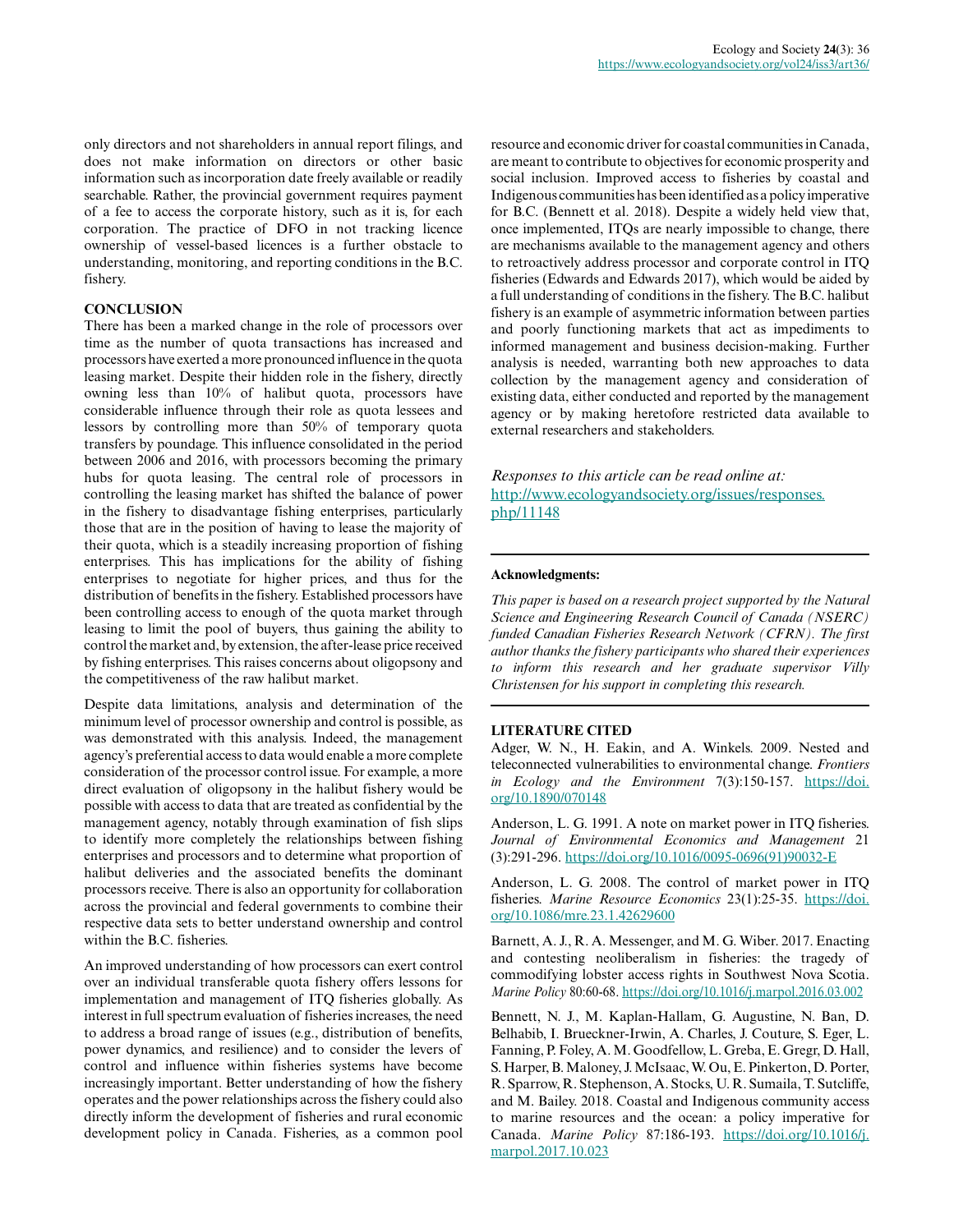Branch, T. A., K. Rutherford, and R. Hilborn. 2006. Replacing trip limits with individual transferable quotas: implications for discarding. *Marine Policy* 30(3):281-292. [https://doi.org/10.1016/](https://doi.org/10.1016/j.marpol.2004.12.003) [j.marpol.2004.12.003](https://doi.org/10.1016/j.marpol.2004.12.003)

Canadian Council of Professional Fish Harvesters. 2018. *Fisheries seasonality and the allocation of labour and skills: labour market information study*. Gatineau, Quebec, Canada. [http://](http://www.fishharvesterspecheurs.ca/product/fisheries-seasonality-and-allocation-labour-and-skills) [www.fishharvesterspecheurs.ca/product/fisheries-seasonality-and](http://www.fishharvesterspecheurs.ca/product/fisheries-seasonality-and-allocation-labour-and-skills)[allocation-labour-and-skills](http://www.fishharvesterspecheurs.ca/product/fisheries-seasonality-and-allocation-labour-and-skills)

Carothers, C. 2015. Fisheries privatization, social transitions, and well-being in Kodiak, Alaska. *Marine Policy* 61:313-322. [https://](https://doi.org/10.1016/j.marpol.2014.11.019) [doi.org/10.1016/j.marpol.2014.11.019](https://doi.org/10.1016/j.marpol.2014.11.019)

Carothers, C., D. K. Lew, and J. Sepez. 2010. Fishing rights and small communities: Alaska halibut IFQ transfer patterns. *Ocean & Coastal Management* 53(9):518-523. [https://doi.org/10.1016/j.](https://doi.org/10.1016/j.ocecoaman.2010.04.014) [ocecoaman.2010.04.014](https://doi.org/10.1016/j.ocecoaman.2010.04.014) 

Casey, K. E., C. M. Dewees, B. R. Turris, and J. E. Wilen. 1995. The effects of individual vessel quotas in the British Columbia halibut fishery. *Marine Resource Economics* 10(3):211-230. <https://doi.org/10.1086/mre.10.3.42629588>

Clark, C. W., and G. R. Munro. 1980. Fisheries and the processing sector: some implications for management policy. *Bell Journal of Economics* 11(2):603-616.<https://doi.org/10.2307/3003382>

Coase, R. H. 1960. The problem of social cost. *Journal of Law & Economics* 3:1-44. <https://doi.org/10.1086/466560>

Copes, P., and A. Charles. 2004. Socioeconomics of individual transferable quotas and community-based fishery management. *Agricultural and Resource Economics Review* 33(2):171-181. <https://doi.org/10.1017/S106828050000575X>

Crona, B., and Ö. Bodin. 2006. What you know is who you know? Communication patterns among resource users as a prerequisite for co-management. *Ecology and Society* 11(2):7. [https://doi.](https://doi.org/10.5751/ES-01793-110207) [org/10.5751/ES-01793-110207](https://doi.org/10.5751/ES-01793-110207) 

Cruickshank, D. 1991. *A commission of inquiry into licensing and related policies of the Department of Fisheries and Oceans*. Fleming Printing Ltd., Victoria, British Columbia, Canada.

Csardi, G., and T. Nepusz. 2006. The igraph software package for complex network research:1695.

Davidson, A. 2010. The cost-benefit ledger of quota leasing. *Marine Policy* 34(5):1115-1116. [https://doi.org/10.1016/j.](https://doi.org/10.1016/j.marpol.2010.01.013) [marpol.2010.01.013](https://doi.org/10.1016/j.marpol.2010.01.013) 

Ecotrust Canada. 2009. *Briefing: a cautionary tale about ITQ fisheries in BC fisheries*. Vancouver, British Columbia, Canada. [http://ecotrust.ca/wp-content/uploads/2015/02/ITQ\\_Cautionary](http://ecotrust.ca/wp-content/uploads/2015/02/ITQ_Cautionary_Tale_FINAL.pdf) [\\_Tale\\_FINAL.pdf](http://ecotrust.ca/wp-content/uploads/2015/02/ITQ_Cautionary_Tale_FINAL.pdf)

Edwards, D. N. 2019. Price, investment and leasing data for the British Columbia ITQ halibut fishery. *Mendeley Data* V1. [https://](https://doi.org/10.17632/n77bhwyp3y.1) [doi.org/10.17632/n77bhwyp3y.1](https://doi.org/10.17632/n77bhwyp3y.1)

Edwards, D. N., and D. G. Edwards. 2017. Licence Banks as a tool to mitigate corporate control of fisheries: a British Columbia groundfish example. *Marine Policy* 80:141-146. [https://doi.](https://doi.org/10.1016/j.marpol.2016.11.006) [org/10.1016/j.marpol.2016.11.006](https://doi.org/10.1016/j.marpol.2016.11.006) 

Edwards, D. N., and E. W. Pinkerton. 2019*a*. Rise of the investor class in the British Columbia Pacific halibut fishery. *Marine Policy, in press*.

Edwards, D. N., and E. W. Pinkerton. 2019*b*. *Priced out of ownership: quota leasing impacts on the financial performance of owner-operators*. Working Paper #2019 - 03, University of British Columbia, Vancouver, British Columbia, Canada. [http://](http://fisheries.sites.olt.ubc.ca/files/2019/06/Working-Paper-2019-03-Priced-Out.pdf) [fisheries.sites.olt.ubc.ca/files/2019/06/Working-Paper-2019-03-Priced-](http://fisheries.sites.olt.ubc.ca/files/2019/06/Working-Paper-2019-03-Priced-Out.pdf)[Out.pdf](http://fisheries.sites.olt.ubc.ca/files/2019/06/Working-Paper-2019-03-Priced-Out.pdf)

Emery, T. J., K. Hartmann, B. S. Green, C. Gardner, and J. Tisdell. 2014. Fishing for revenue: how leasing quota can be hazardous to your health. *ICES Journal of Marine Science* 71(7):1854-1865. <https://doi.org/10.1093/icesjms/fsu019>

Fisheries and Oceans Canada. 1999. *Pacific Region 1999 Halibut Integrated Fisheries Management Plan*.

Fisheries and Oceans Canada. 2006. *Pacific Region 2006/2007 Integrated Fisheries Groundfish Management Plan*.

Fisheries and Oceans Canada. 2007. *Policy for preserving the independence of the inshore fleet in Canada's Atlantic Fisheries*. [http://www.dfo-mpo.gc.ca/reports-rapports/regs/piifcaf-policy-politique](http://www.dfo-mpo.gc.ca/reports-rapports/regs/piifcaf-policy-politique-pifpcca-eng.htm)[pifpcca-eng.htm](http://www.dfo-mpo.gc.ca/reports-rapports/regs/piifcaf-policy-politique-pifpcca-eng.htm) 

Fisheries and Oceans Canada. 2018. *Pacific Region Groundfish Integrated Fisheries Management Plan 2018*.

Fisheries and Oceans Canada. 2019. *Commercial fisheries licensing rules and policies reference document: Pacific Region*. [http://www.pac.dfo-mpo.gc.ca/fm-gp/licence-permis/docs/commercial](http://www.pac.dfo-mpo.gc.ca/fm-gp/licence-permis/docs/commercial-licence-permis-ref/commercial-licence-permis-ref-eng.pdf)[licence-permis-ref/commercial-licence-permis-ref-eng.pdf](http://www.pac.dfo-mpo.gc.ca/fm-gp/licence-permis/docs/commercial-licence-permis-ref/commercial-licence-permis-ref-eng.pdf)

Foley, P., C. Mather, and B. Neis. 2015. Governing enclosure for coastal communities: social embeddedness in a Canadian shrimp fishery. *Marine Policy* 61:390-400. [https://doi.org/10.1016/j.](https://doi.org/10.1016/j.marpol.2014.11.009) [marpol.2014.11.009](https://doi.org/10.1016/j.marpol.2014.11.009) 

Galaz, V., B. Crona, A. Dauriach, J.-B. Jouffray, H. Österblom, and J. Fichtner. 2018. Tax havens and global environmental degradation. *Nature Ecology & Evolution* 2(9):1352-1357. [https://](https://doi.org/10.1038/s41559-018-0497-3) [doi.org/10.1038/s41559-018-0497-3](https://doi.org/10.1038/s41559-018-0497-3) 

Gardner, M. 1995. Input controls vs. rights-based management: the political economy of fisheries management in Atlantic Canada. *Aquatic Living Resources* 8(3):267-277. [https://doi.](https://doi.org/10.1051/alr:1995026) [org/10.1051/alr:1995026](https://doi.org/10.1051/alr:1995026)

Gislason, G. S. 2008. *Employment impacts of ITQ fisheries in Pacific Canada*. Department of Fisheries and Oceans, Ottawa, Ontario, Canada.

Gough, J. 2008. *Managing Canada's fisheries: from early days to the year 2000*. Les Éditions du Septentrion, Sillery, Quebec, Canada.

Government of Canada. 1976. *Policy for Canada's commercial fisheries*. Department of the Environment, Fisheries and Marine Service, Ottawa, Ontario, Canada. [http://www.dfo-mpo.gc.ca/](http://www.dfo-mpo.gc.ca/Library/293.pdf) [Library/293.pdf](http://www.dfo-mpo.gc.ca/Library/293.pdf)

Grafton, R. Q. 1996. Individual transferable quotas: theory and practice. *Reviews in Fish Biology and Fisheries* 6(1):5-20. [https://](https://doi.org/10.1007/BF00058517) [doi.org/10.1007/BF00058517](https://doi.org/10.1007/BF00058517)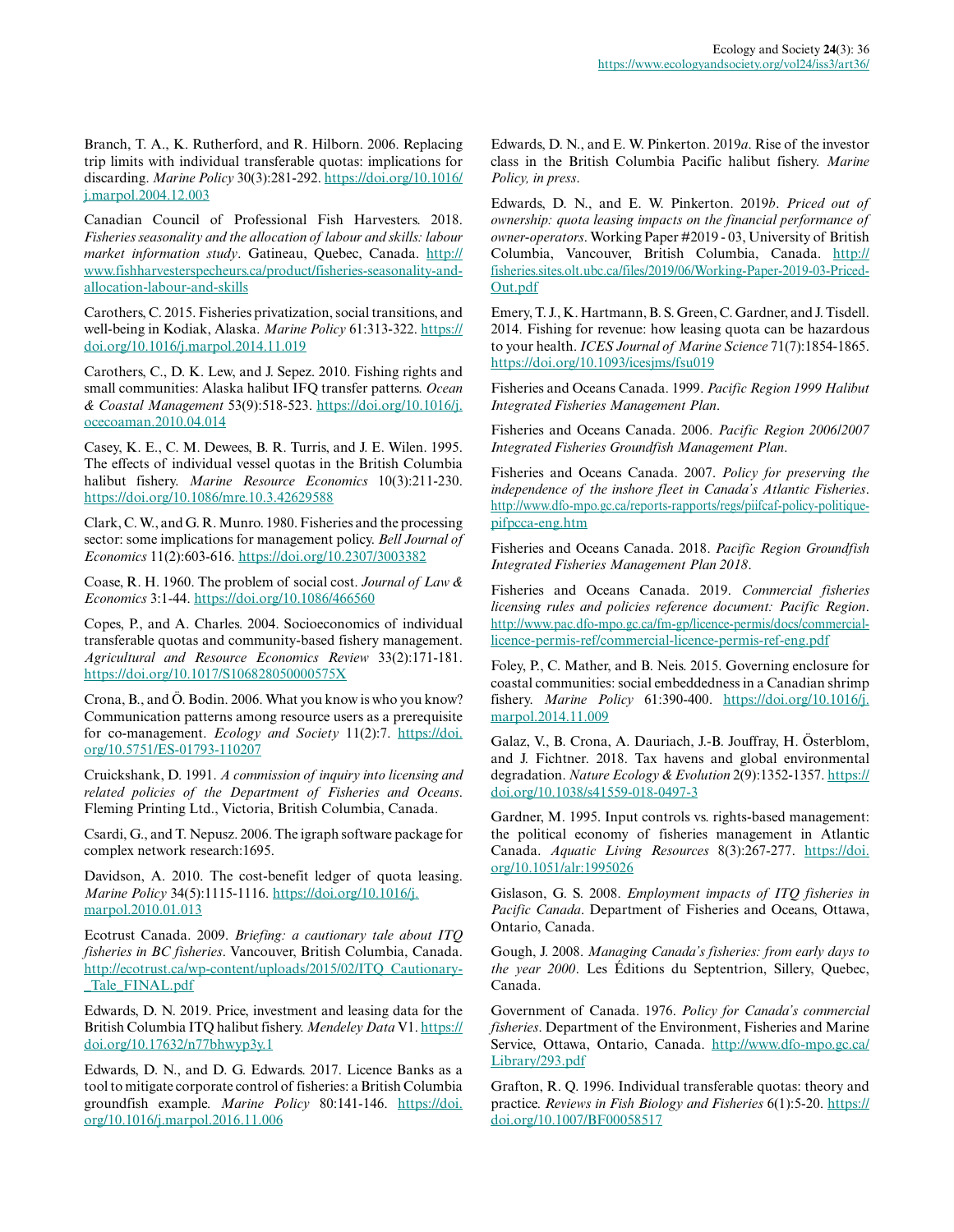Grafton, R. Q., R. Arnason, T. Bjørndal, D. Campbell, H. F. Campbell, C. W. Clark, R. Connor, D. P. Dupont, R. Hannesson, R. Hilborn, J. E. Kirkley, T. Kompas, D. E. Lane, G. R. Munro, S. Pascoe, D. Squires, S. I. Steinshamn, B. R. Turris, and Q. Weninger. 2006*a*. Incentive-based approaches to sustainable fisheries. *Canadian Journal of Fisheries and Aquatic Sciences* 63 (3):699-710. <https://doi.org/10.1139/f05-247>

Grafton, R. Q., H. W. Nelson, and B. R. Turris. 2006*b*. How to resolve the class II common property problem? The case of British Columbia's multi-species groundfish trawl fishery. *In* T. Bjørndal, D. Gordon, R. Arnason, and U. R. Sumaila, editors. *Advances in the economics of the fishery: festschrift in honour of Professor G. R. Munro*. Australian National University Economics and Environment Network Working Paper EEN0506, Oxford, UK.

Grimm, D., I. Barkhorn, D. Festa, K. Bonzon, J. Boomhower, V. Hovland, and J. Blau. 2012. Assessing catch shares' effects evidence from Federal United States and associated British Columbian fisheries. *Marine Policy* 36(3):644-657. [https://doi.](https://doi.org/10.1016/j.marpol.2011.10.014) [org/10.1016/j.marpol.2011.10.014](https://doi.org/10.1016/j.marpol.2011.10.014) 

GSGislason & Associates Ltd. 2013. *The BC fishing industry labour market information*. BC Seafood Alliance.

Haas, A. R., D. N. Edwards, and U. R. Sumaila. 2016. Corporate concentration and processor control: insights from the salmon and herring fisheries in British Columbia. *Marine Policy* 68:83-90. <https://doi.org/10.1016/j.marpol.2016.02.019>

Hentati-Sundberg, J., J. Hjelm, W. J. Boonstra, and H. Österblom. 2015. Management forcing increased specialization in a fishery system. *Ecosystems* 18(1):45-61. [https://doi.org/10.1007/](https://doi.org/10.1007/s10021-014-9811-3) [s10021-014-9811-3](https://doi.org/10.1007/s10021-014-9811-3) 

Holland, D. S., E. Thunberg, J. Agar, S. Crosson, C. Demarest, S. Kasperski, L. Perruso, E. Steiner, J. Stephen, A. Strelcheck, and M. Travis. 2015. US catch share markets: a review of data availability and impediments to transparent markets. *Marine Policy* 57:103-110.<https://doi.org/10.1016/j.marpol.2015.03.027>

Jackson, M. O. 2008. *Social and economic networks*. Princeton University Press, Princeton, New Jersey, USA.

León, R., C. Gardner, I. van Putten, and K. Hartmann. 2015. Changes in the lease and permanent sale quota markets of a rock lobster fishery in response to stock abundance. *ICES Journal of Marine Science* 72(5):1555-1564. [https://doi.org/10.1093/icesjms/](https://doi.org/10.1093/icesjms/fsu246) [fsu246](https://doi.org/10.1093/icesjms/fsu246) 

Liu, J., V. Hull, M. Batistella, R. DeFries, T. Dietz, F. Fu, T. W. Hertel, R. C. Izaurralde, E. F. Lambin, S. Li, L. A. Martinelli, W. J. McConnell, E. F. Moran, R. Naylor, Z. Ouyang, K. R. Polenske, A. Reenberg, G. de M. Rocha, C. S. Simmons, P. H. Verburg, P. M. Vitousek, F. Zhang, and C. Zhu. 2013. Framing sustainability in a telecoupled world. *Ecology and Society* 18(2):26. [https://doi.](https://doi.org/10.5751/ES-05873-180226) [org/10.5751/ES-05873-180226](https://doi.org/10.5751/ES-05873-180226) 

Mawani, T. 2009. *Evaluation of the commercial groundfish integration pilot program in British Columbia*. Thesis. Royal Roads University, Victoria, British Columbia, Canada.

Mazzucato, M. 2015. *From market fixing to market-creating: a new framework for economic policy*. SSRN Scholarly Paper, Social Science Research Network, Rochester, New York, USA. [https://](https://papers.ssrn.com/abstract=2744593) [papers.ssrn.com/abstract=2744593](https://papers.ssrn.com/abstract=2744593) <https://doi.org/10.2139/ssrn.2744593>

McCay, B. J. 1995. Social and ecological implications of ITQs: an overview. *Ocean & Coastal Management* 28(1-3):3-22. [https://](https://doi.org/10.1016/0964-5691(96)00002-6) [doi.org/10.1016/0964-5691\(96\)00002-6](https://doi.org/10.1016/0964-5691(96)00002-6) 

McCay, B. J. 2004. ITQs and community: an essay on environmental governance. *Agricultural and Resource Economics Review* 33(2):162-170.<https://doi.org/10.1017/S1068280500005748>

McRae, D. M., and P. H. Pearse. 2004. *Treaties and transition: towards a sustainable fishery on Canada's Pacific Coast*. Vancouver and Victoria, British Columbia, Canada. [https://waves-vagues.](https://waves-vagues.dfo-mpo.gc.ca/Library/280188.pdf) [dfo-mpo.gc.ca/Library/280188.pdf](https://waves-vagues.dfo-mpo.gc.ca/Library/280188.pdf)

Meunier, D. 2018. *Hidden beneficial ownership and control: Canada as a pawn in the global game of money laundering*. SSRN Scholarly Paper, Social Science Research Network, Rochester, New York, USA.<https://papers.ssrn.com/abstract=3246098> [https://](https://doi.org/10.2139/ssrn.3246098) [doi.org/10.2139/ssrn.3246098](https://doi.org/10.2139/ssrn.3246098)

Munro, G. R., B. Turris, C. W. Clark, U. R. Sumaila, and M. Bailey. 2009. *Impacts of harvesting rights in Canadian Pacific fisheries*. Statistical and Economic Analysis Series No. 1-3, Fisheries and Oceans Canada, Ottawa, Ontario, Canada. [http://](http://science-catalogue.canada.ca/record=4016293&searchscope=06) [science-catalogue.canada.ca/record=4016293&searchscope=06](http://science-catalogue.canada.ca/record=4016293&searchscope=06)

National Research Council. 1999. *Sharing the fish: toward a national policy on individual fishing quotas*. National Academy, Washington, DC, USA.

Nayak, P. B. 1996. The state and the market. *Economic and Political Weekly* 31(4):PE18-PE22.

Newell, R. G., J. N. Sanchirico, and S. Kerr. 2005. Fishing quota markets. *Journal of Environmental Economics and Management* 49(3):437-462. <https://doi.org/10.1016/j.jeem.2004.06.005>

Nuu-chah-nulth Tribal Council. 2005. *Pilot integration proposal Phase I response to the CGIAC*.

Pálsson, G., and A. Helgason. 1995. Figuring fish and measuring men: the individual transferable quota system in the Icelandic cod fishery. *Ocean & Coastal Management* 28(1-3):117-146. [https://](https://doi.org/10.1016/0964-5691(95)00041-0) [doi.org/10.1016/0964-5691\(95\)00041-0](https://doi.org/10.1016/0964-5691(95)00041-0) 

Parliament of Canada. 2019. *Regulation of the West Coast fisheries*. Ottawa, Ontario, Canada. [https://www.ourcommons.](https://www.ourcommons.ca/Committees/en/FOPO/StudyActivity?studyActivityId=10380159) [ca/Committees/en/FOPO/StudyActivity?studyActivityId=10380159](https://www.ourcommons.ca/Committees/en/FOPO/StudyActivity?studyActivityId=10380159) 

Pinkerton, E. 2013. Alternatives to ITQs in equity-efficiencyeffectiveness trade-offs: how the lay-up system spread effort in the BC halibut fishery. *Marine Policy* 42:5-13. [https://doi.](https://doi.org/10.1016/j.marpol.2013.01.010) [org/10.1016/j.marpol.2013.01.010](https://doi.org/10.1016/j.marpol.2013.01.010) 

Pinkerton, E. 2014. Groundtruthing individual transferable quotas. Pages 109-120 *in* P. Durrenburger and G. Palsson, editors. *Gambling debt: Iceland's struggle with the New World Order*. University Press of Colorado, Boulder, Colorado, USA. [https://](https://doi.org/10.5876/9781607323358.c009) [doi.org/10.5876/9781607323358.c009](https://doi.org/10.5876/9781607323358.c009)

Pinkerton, E., and D. N. Edwards. 2009. The elephant in the room: the hidden costs of leasing individual transferable fishing quotas. *Marine Policy* 33(4):707-713.<https://doi.org/10.1016/j.marpol.2009.02.004>

Pinkerton, E. W. 1987. Competition among BC fish processing firms. Pages 66-91 *in* P. Marchak, N. Guppy, and J. McMullan, editors. *Uncommon property: the fishing and fish processing industries in British Columbia*. Methuen, Toronto, Ontario, Canada.